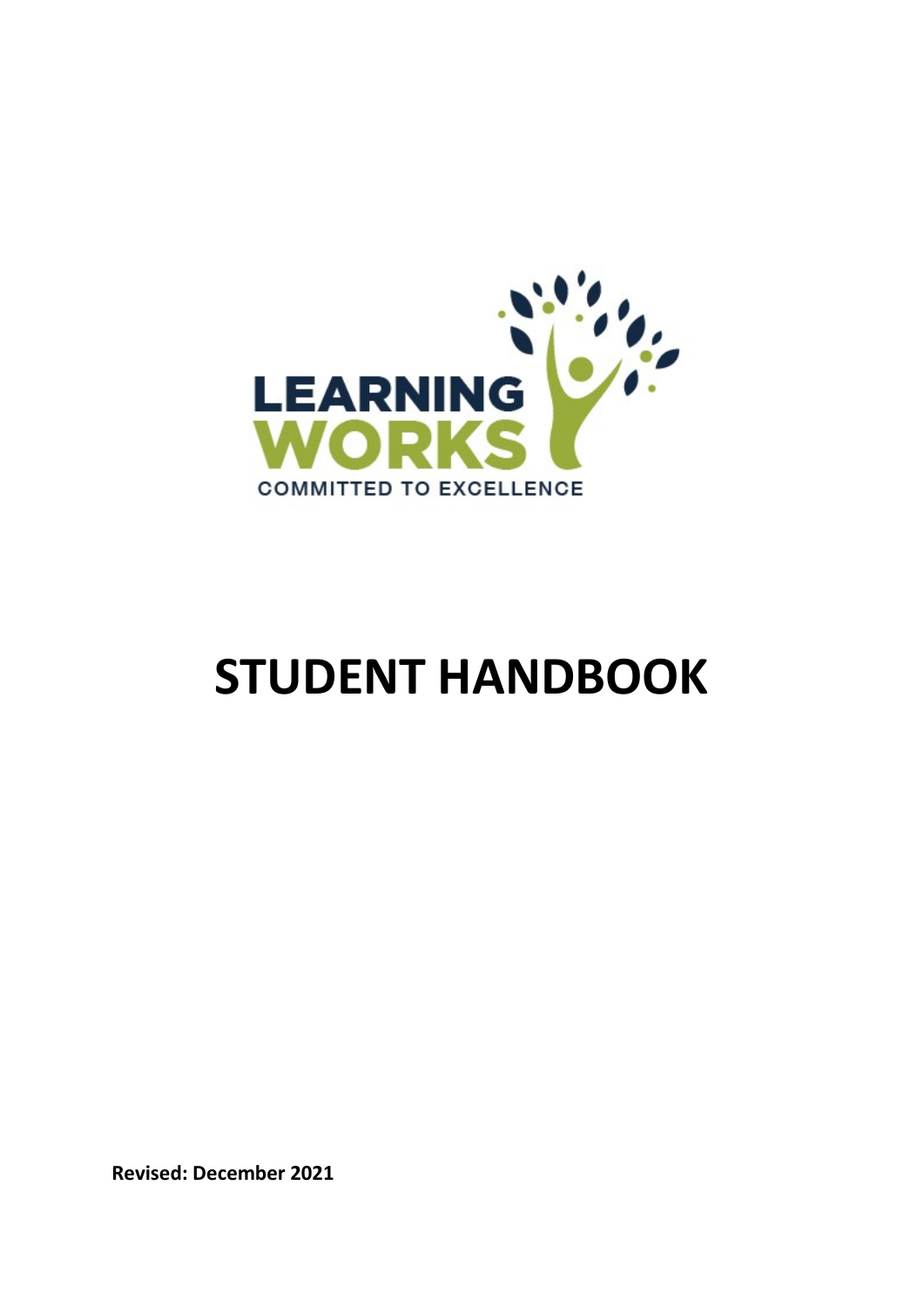## 1. Introductory note by the Head of Institution and CEO

Dear Student,

Welcome to Learning Works.

You have come to Learning Works expecting to receive a high-quality education. We intend to make good on that promise by providing an atmosphere ideal for nurturing growth and learning where you are empowered to carry out critical thinking, inquiry and collaboration. On our part we expect our learners to do their part and adhere to our Institution's rules and regulations.

What follows are the salient points included in our Quality Assurance Policy which includes all the regulations and policies of our Institution. Copies of the IQA Policy can be viewed at Learning Works' Administration Office or on the Learning Works website. May I remind you that the ultimate responsibility for knowledge and observation of all academic rules rests with your good self.

On behalf of Learning Works, I wish you a fruitful educational journey with us.

Charlo Bonnici Head of Institution / CEO Learning Works

### 2. Mission Statement of Learning Works

Our mission as an Institution is to provide high quality education and vocational training with the aim of helping learners identify educational and career goals, develop skills necessary to achieve intellectual and personal growth, excel in their studies or area of specialization enabling them to ultimately secure quality employment, career advancement and to reach their maximum potential.

### 3. General Information

Learning Works is a company within the Vassallo Group focusing on training and education. The company's training arm is set on the firm pillars that CareMalta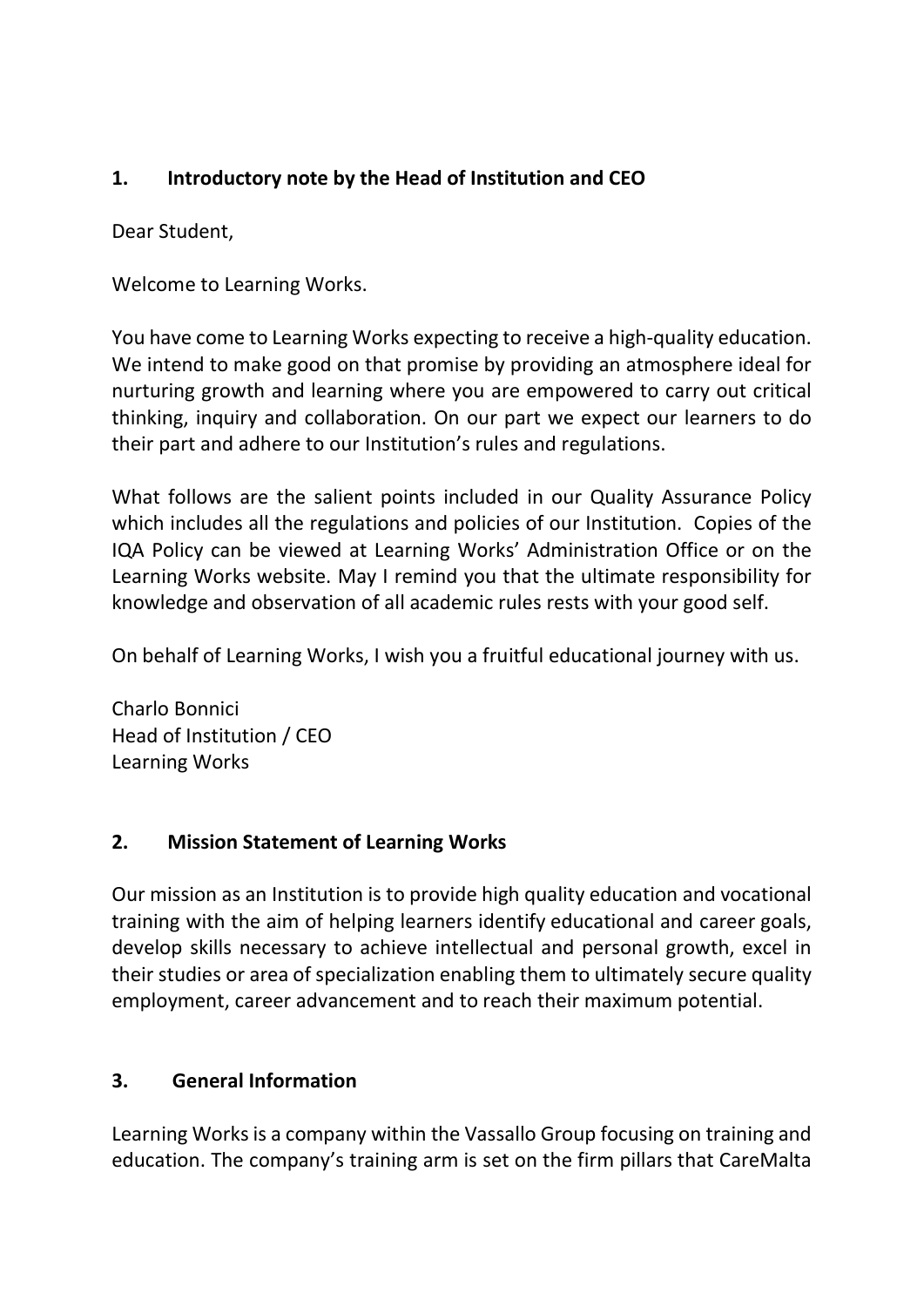established in 2010. The CareMalta Academy created its reputation of quality and success in the healthcare industry, by providing insightful courses for the sector. As indicated above, Learning Works forms part of the Vassallo Group, a 'people-focused' group of companies that strives for excellence in every project they engage in. A gap in vocational training on the island, led our future-focused team to launch newly developed training courses aimed at equipping the island with professionals, particularly in the fields of health-care and construction.

Learning Works is accredited by the National Commission for Further and Higher Education as a Further and Higher Education Institution with Licence number 2009-TC-004.

### 4. Outline of Curriculum Provision and Services

We currently offer courses in Health and Social Care, Catering and Hospitality, Management, Construction, Languages, Sport and Leisure as well as other areas. Courses are tailored to a variety of students, both local and foreign with flexibility being a key factor.

Programmes are either delivered face-to-face at our Training Hub or online or in a blended mode with some lectures being held in the classroom and some online.

### 5. Internal Quality Assurance

Learning Works operates an internal quality assurance system aimed at maintaining the consistency and accuracy of assessments.

What is Quality Assurance? Quality Assurance or QA is defined as an activity to ensure that an organization is providing the best possible product or service to customers. QA focuses on improving the processes to deliver quality products or service to the customer. An organization has to ensure, that processes are efficient and effective and in line with the expected quality standards.

We are committed to implementing effective processes of Quality Assurance in the delivery of all our courses. This is achieved through the implementation of policies and procedures which control the recruitment and registration of students, lecturer professional development, teaching quality, assessment methods and awards. These policies and procedures form an integral part of the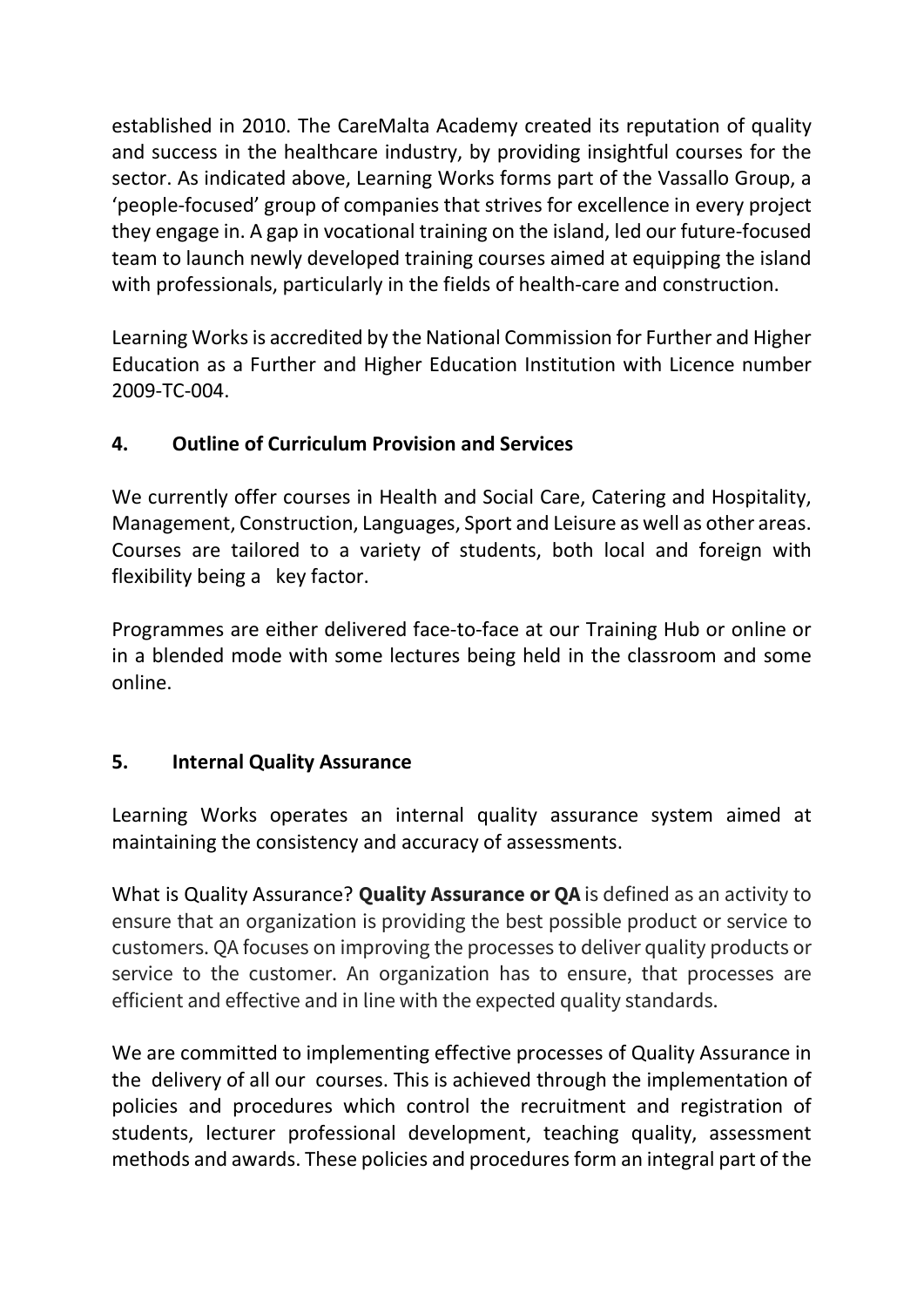IQA Policy referred to at an earlier stage. Additionally, Learning Works seeks to ensure that your voice is heard both in the design of courses and in their delivery.

By implementing effective quality assurance procedures, Learning Works not only aims to deliver a quality service to our students but by retaining a high standard in teaching, assessment and administration throughout the whole process, Learning Works will safeguard its name and reputation as well as those of any other institution the qualifications of which Learning Works may be offering Learning Works will also be safeguarding the lecturers themselves through this process. The participation of administrative staff, academic staff and students in upholding and supporting the IQA system is actively encouraged through participation and open feedback as well as procedures for regular verification, appeals and complaints. You will also be asked to submit feedback in the form of a tracer study questionnaire after the course you are following has come to an end.

To ensure implementation and full compliance with all Quality Assurance policies and procedures, Learning Works has established a mechanism which starts once a new course of study is launched. This mechanism includes gathering of regular feedback from students and lecturers, random sampling of assignments to ensure that policies, particularly those related to academic fraud, are rigorously followed, monitoring of attendance sheets, lectures and examinations. An important role in this process is that of the Internal Quality Assurance team (IQA) which leads the process.

We encourage our students to fill in the feedback forms sent to them following the conclusion of each module.

### 6. Administrative Procedures

### Course Offerings

The diversity of course offerings allows Learning Works to employ a wide range of instructional strategies with learners. Various courses use classroom and field experience with opportunities to explore techniques such as role playing and presentations. By using the descriptions of course offerings in our prospectus and suggestions from lecturers you will be able to experience a variety of instructional techniques that help you meet your educational or professional goals.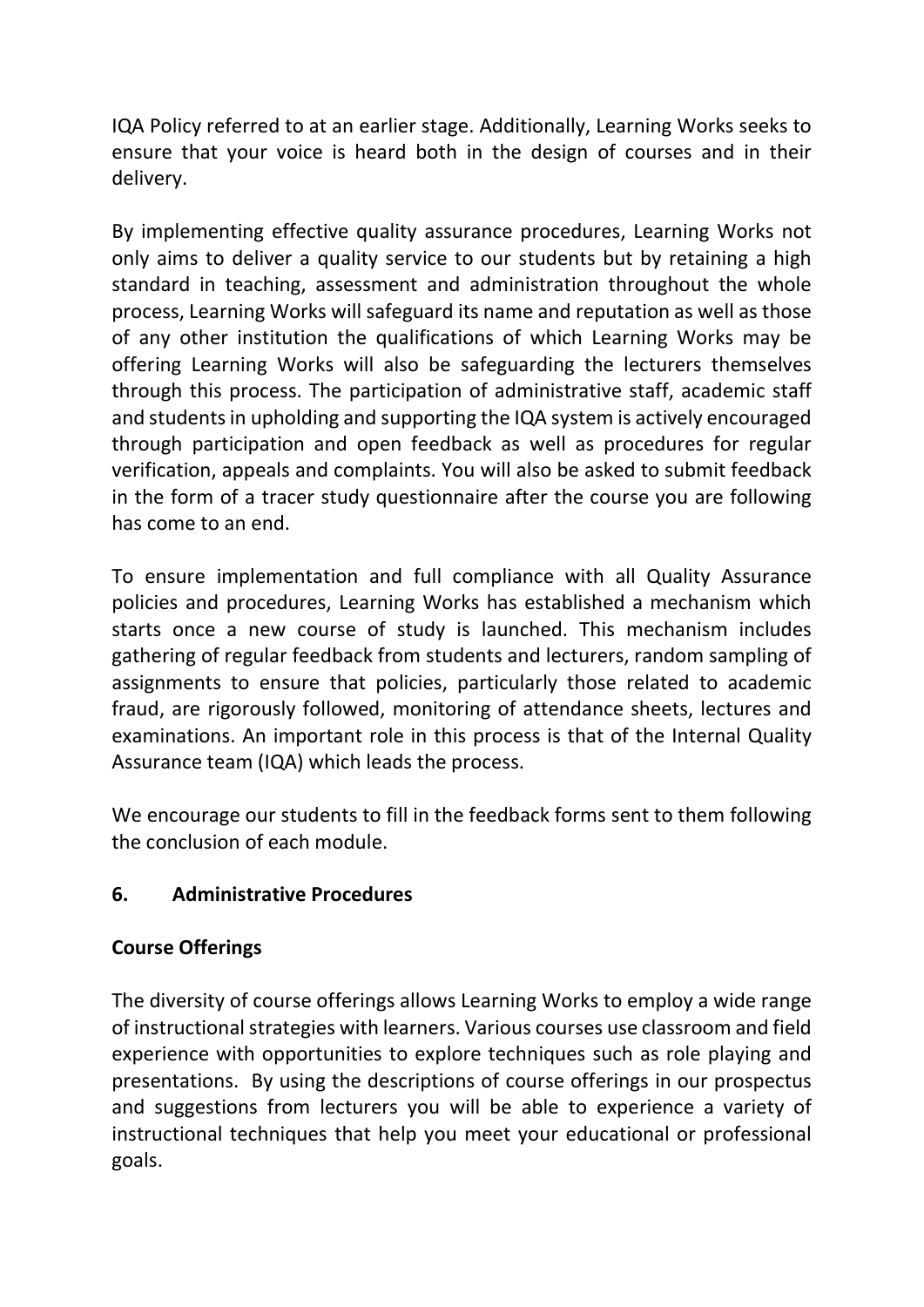In order to be accepted for the course applied for, applicants need to satisfy the eligibility criteria attached to the particular course applied for. The eligibility criteria are listed down in the course prospectus and in the section devoted to courses on the Institution's website.

#### Class Schedule

Learning Works' catalogue of courses over the current academic year is published online on www.learningworks.edu.mt. While Learning Works will attempt to follow this schedule, changes in curriculum or in course enrolments may necessitate adjustments.

The final version of Learning Works' Class Schedule is the official announcement of course offerings for that semester. Learning Works reserves the right to make changes regarding the announced lecturers as well as to cancel courses due to r lack of sufficient enrolment. Learning Works', however, commits itself to ensure that any course that commences will come to a conclusion.

#### Equal Opportunities

Learning Works aims to be an inclusive organisation where everyone is treated with respect and dignity, and where there is equal opportunity for all. Learning Works respects and values the diversity of its staff and users.

 Learning Works' students, staff and users need to understand and respect the diverse population and user community at Learning Works and that everyone has the right to be treated with dignity and equality. Learning Works commits to provide a learning and working environment that is appropriate to the needs of a diverse society.

Valuing diversity means that we recognise that we all have complex identities made up of many different strands. These can include sex and family responsibilities, race/ethnic origin, age, religion/belief, sexual orientation and gender identity, gender expression and sex characteristics, physical and mental capabilities, nationality, socio-economic state, political and religious beliefs.

 We need to embrace and celebrate our differences in a positive environment, and we are committed to engage with the needs of our diverse population and users to enable us, both individually and corporately, to achieve our aims.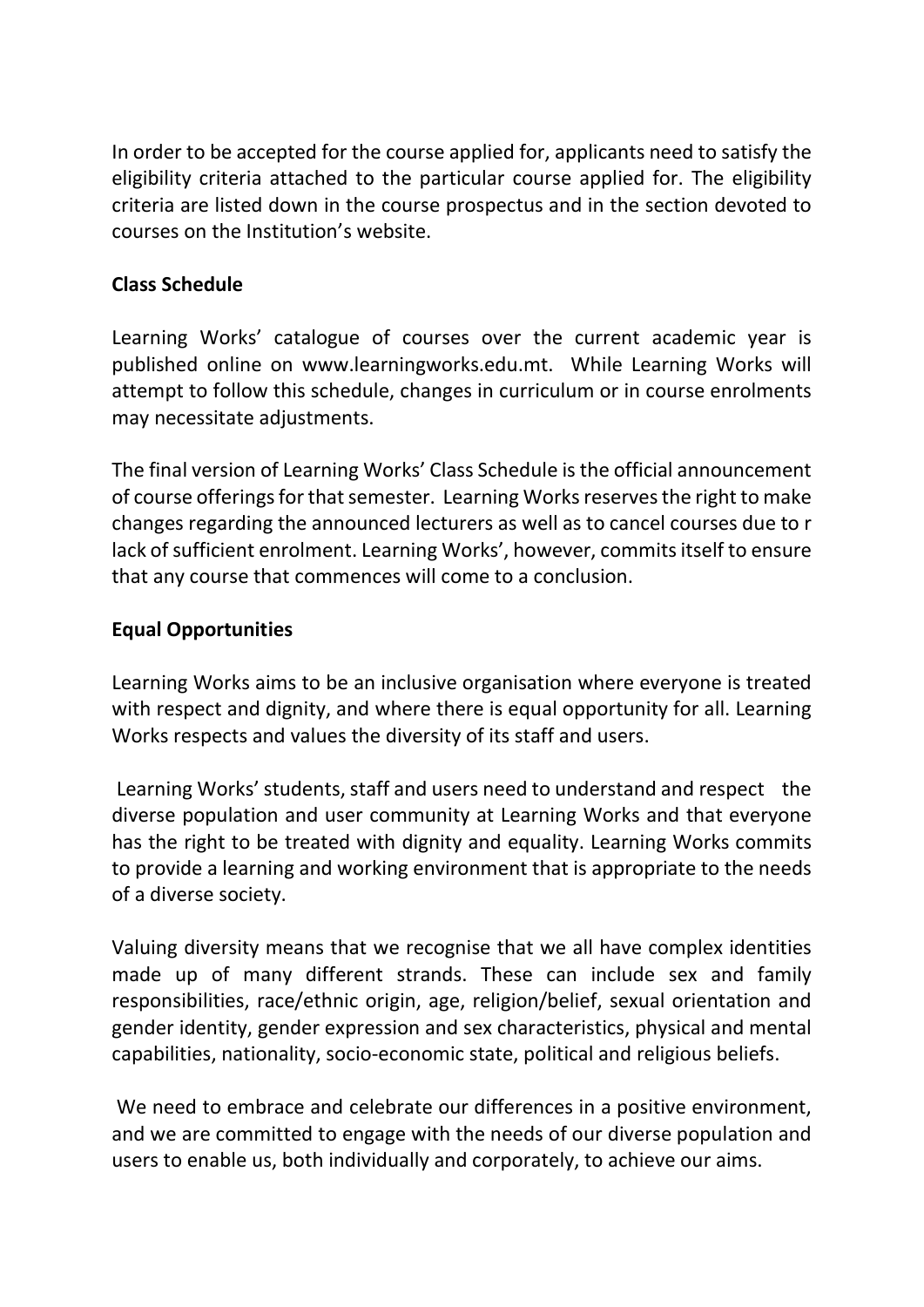Learning Works will tackle barriers to participation and create a culture in which equal opportunities and equal treatment are a priority for all staff and users. In the recruitment, training, pay and management of staff, and in all our day-today interactions with students, lecturers, colleagues and users, we seek to create an environment where attitudes and biases that hinder the progress of individuals and groups are removed, and we work together in mutual respect and tolerance.

### Payment of Fees in instalments

Students who enter into a payment agreement with Learning Works are expected to honour the terms of the agreement and pay their instalments on time. Should the student fail to act accordingly, the Institution would have no option but to take appropriate action which could include stopping the student from continuing his/her course.

# 7. Student Support Services

We are there for you at all times. From discussion of academic progress to friendly advice on personal matters, we are there to provide support, advice and guidance on an individual level. Common topics for discussion may include course changes, study progress, module choices where required, the use of our Learning Management System, Moodle, results, career opportunities or more personal problems such as accommodation issues or financial difficulties. Should you require our assistance please send us an email on support@learningworks.edu.mt. Only this email address should be used. Students are advised not to send emails to our individual addresses.

### 8. Student Conduct Regulations

### Attendance in Course

We believe that sound scholarship includes attendance for all lectures. The student must attend at least 80% of all the lectures apart from achieving the necessary pass marks in order to receive the final certificate.

Submission of Work Submission of assignments or other work set by lecturers needs to be timely.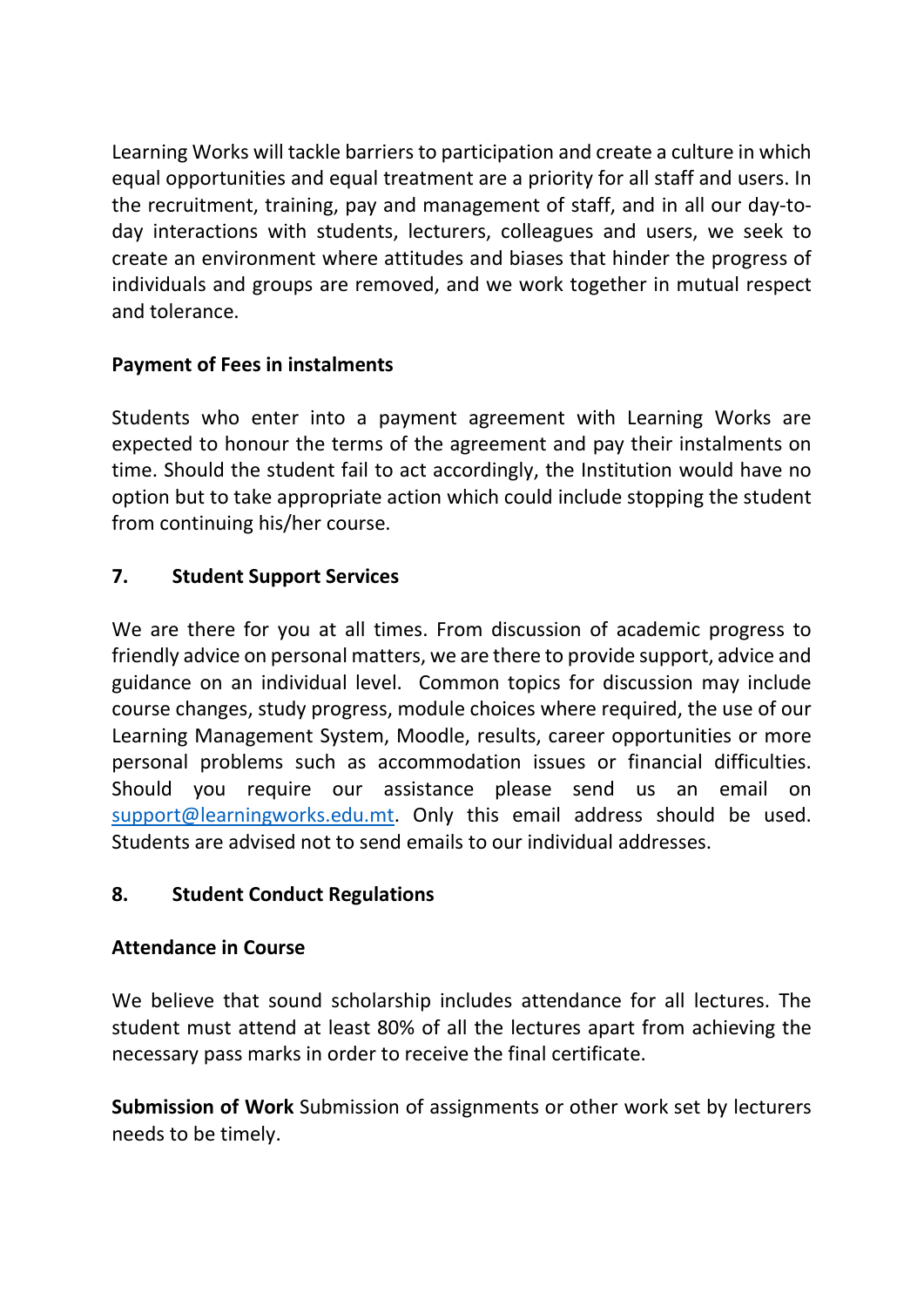Grading of work may be affected when submitted after the set deadline. Late submissions may put in jeopardy course progression and course certification. This applies even more so in the case of lack of submission of work assigned particularly after the attention of students has been duly drawn.

Only when valid reasons have been approved as mitigating factors in accordance with Mitigation Policy LWP09 will the above clause be waived.

#### Classroom Behaviour

Learning Works recognizes the right of the lecturer to control the academic

 environment of the physical or virtual classroom; disruptive behavior will not be tolerated. A lecturer may insist that a candidate leave the classroom if the candidate is disruptive and does not heed a first warning. Should a lecturer determine that a disruptive candidate should be dismissed from a class for the remainder of the term with a failing grade, a written statement to the candidate shall be sent, citing the candidate's right of appeal, with copies being sent to the Head of Institution/CEO as well as to the administration manager.

#### Online/Blended Learning

Learning Works offers a number of courses through online or blended learning. A number of ground rules for the online classroom which all students are expected to respect and adhere to have been set:

- Always leave your camera on and microphone off. Whenever you wish to intervene, raise your hand and wait until the lecturer informs you that you can speak.
- You are encouraged to contribute by participating during lectures. A shared learning environment is only effective if everyone involved actually shares.
- During the lecture sit down comfortably in a place that offers the least distractions. Lying down on a bed during a lecture is not acceptable.
- Dress decently.
- Make good use of the message board. This should only be used for questions or comments related to the session.
- Your virtual classroom should be a safe space for people of all races, genders, sexes, ages, sexual orientations, religions, disabilities, and socioeconomic statuses. Derogatory and sarcastic comments and jokes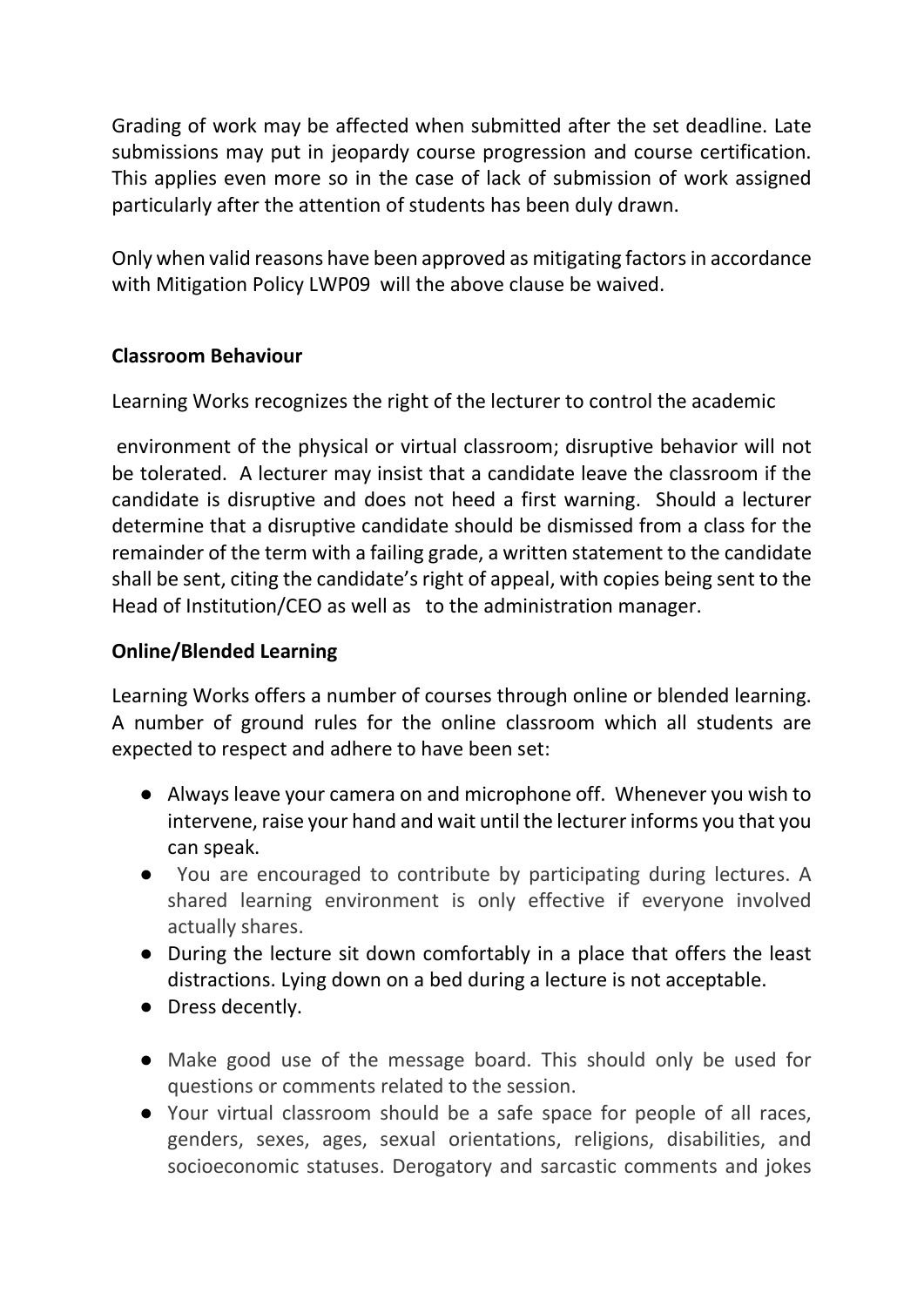that marginalize anyone are fundamentally unacceptable, especially in the classroom.

- Criticism must be constructive, well-meaning, and well-articulated. Rants directed at any contributor are highly unacceptable. Profanity and foul language are totally unacceptable.
- As a student you are invited to sign a recording consent form allowing Learning Works to record the lecture should this be approved by the lecturer concerned as well.

You may wish to refer to our Online Learning Policy and Procedure ref: LWP19 for further information.

#### Academic Integrity

Academic dishonesty is a serious offence against Learning Works and its entire community of learners. Academic dishonesty includes any act that is intended to deceive, cheat, or defraud with the aim of enhancing or promoting one's own or another's academic standing, or to diminish another's academic standing. Academic dishonesty also includes plagiarism. Reference is made to our Academic Integrity Policy ref. LW08 available on Learning Works' website.

Learning Works places the responsibility of avoiding plagiarism on the students. Work produced by learners needs to be authentic with 21% similarity and is checked by the respective lecturer. In addition, this is also checked by the internal quality assurance team.

When plagiarism is detected Learning Works will inform the candidate of the charge, its basis in fact, and the appeals policy. Learning Works may also impose sanctions for failures in the assignments, and in the course, with dismissal from the course. Other sanctions may be imposed by the CEO and Principal following appropriate notice from the lecturer. Candidates have the right to appeal such measures.

#### Referencing

Principles of academic integrity apply to the work of both students and lecturers and reflects our commitment to maintaining the highest ethical and academic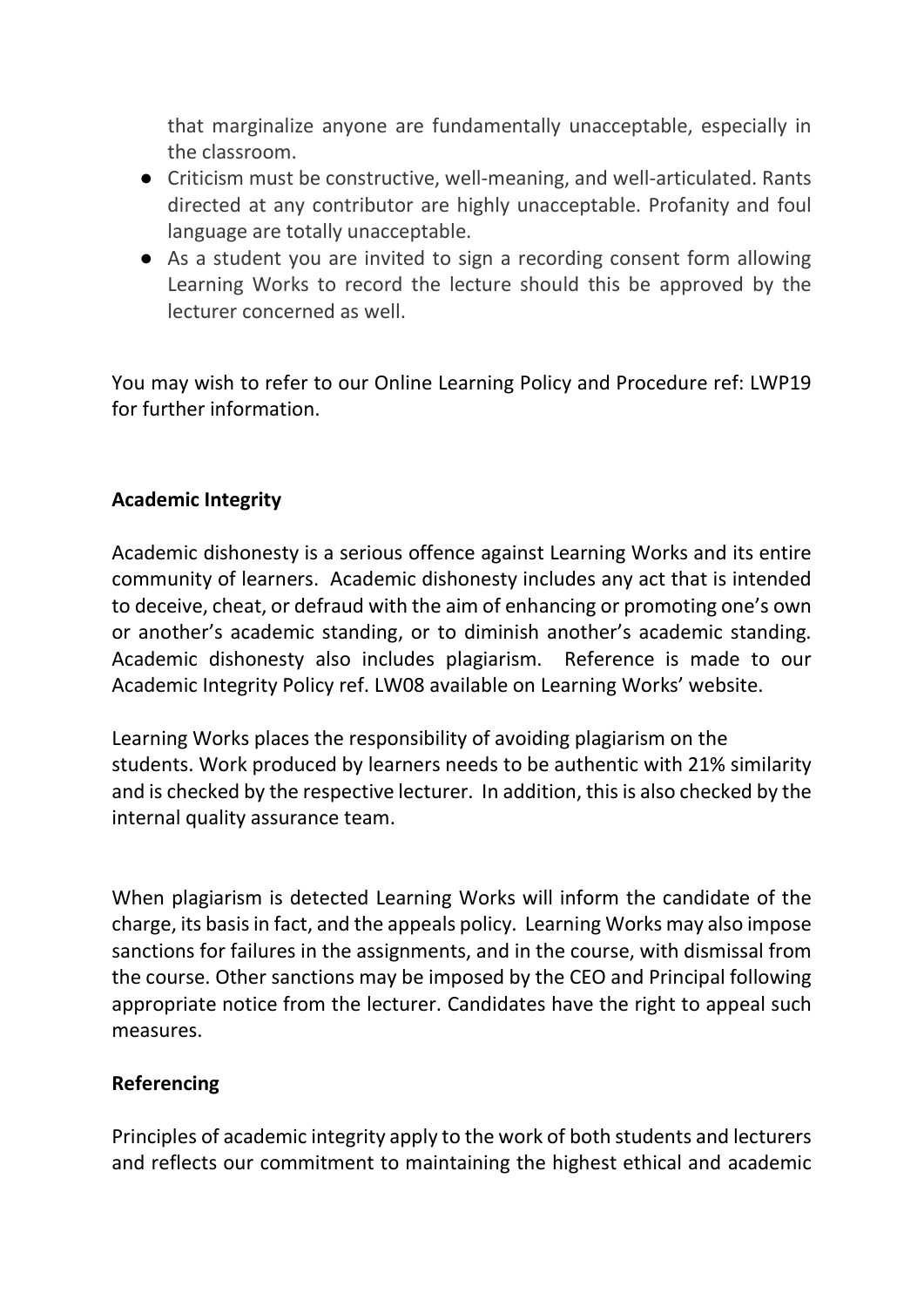standards. In the process of producing your own work you should always state where and when you have drawn on the work of others. This means that the ideas, data, information, quotations and illustrations you use in assignments, presentations, reports, research projects etc. must be credited to their original author(s). This process of crediting the work of others is achieved through referencing. Failure to do this properly is to risk committing plagiarism.

### Plagiarism and Collusion

The word 'Plagiarism' implies describing taking and using another's thoughts and writings and presenting them as if they are our own. An act of plagiarism takes place whenever one:

- Copies someone else's work without appropriate and correctly presented acknowledgement;
- paraphrases another's work by simply changing a few words or altering the order of presentation, without acknowledgement;
- quotes phrases from another's work without acknowledgement;
- presents someone else's concept as if its his/her own;
- presents own work after it had been submitted and marked and is submitted as original. This is called self-plagiarism.

In order to assist in this process, Learning Works has introduced anti plagiarism software Turnitin to ensure that a high-quality standard for student work is achieved.

'Collusion' is where work is prepared or produced with others but then submitted for assessment as if it were the product of individual effort.

Learning Works does not tolerate plagiarism and collusion and considers them as very serious offences. Action will be taken against students who commit any of these offences.

### Health and Safety Regulations

 It is the policy of this company to take all the possible steps to ensure the health, safety and welfare of all employees, candidates and other persons engaged in work for the organisation and any third parties who come into contact with the business. It is the duty of each person to comply with the company's health and safety policy and to cooperate with the management of the company to ensure that the workplace remains as safe as possible. If any person is in any doubt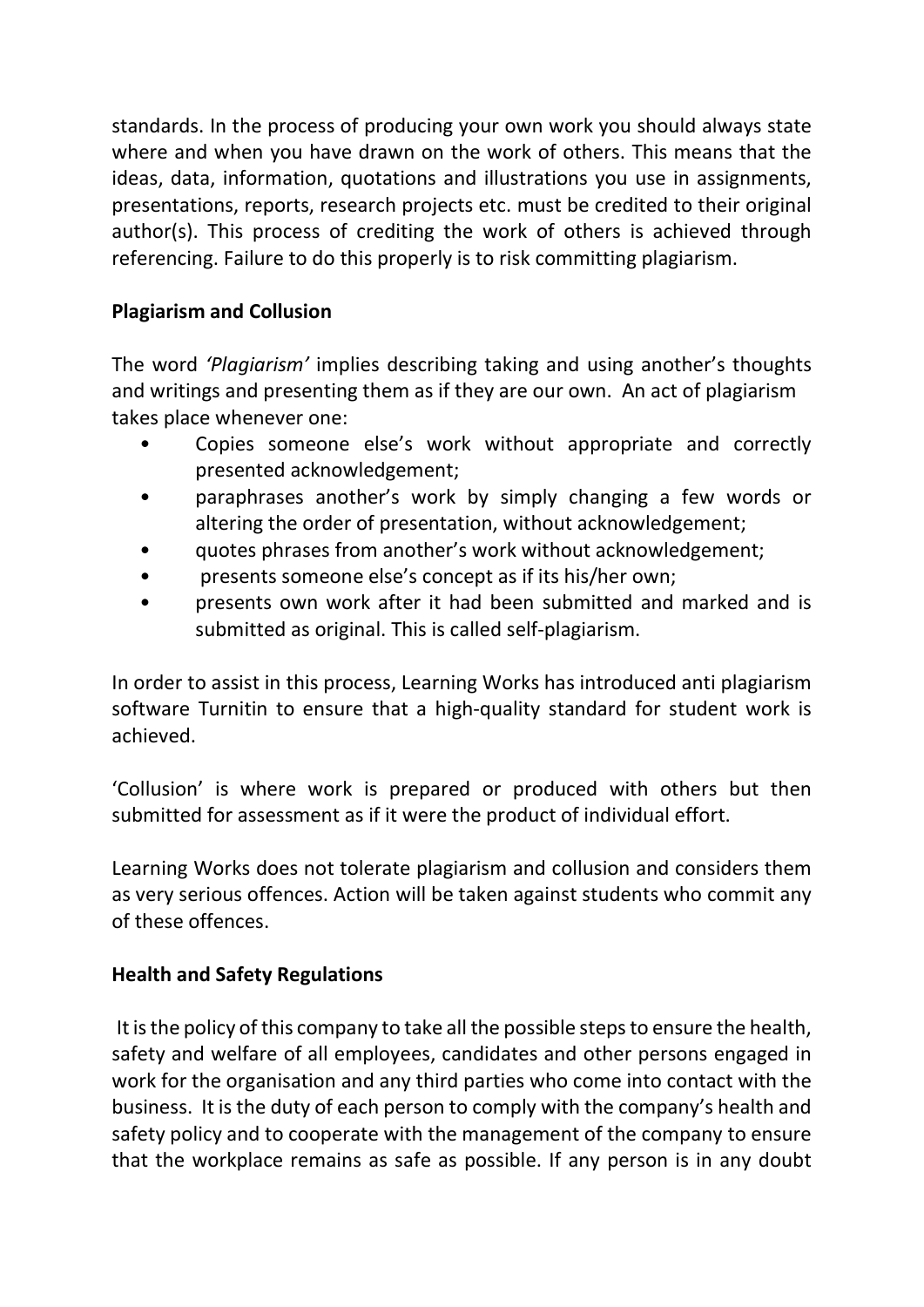whether anything is safe or unsafe, then they must assume that if it is unsafe until further guidance has been given by the safety officer. The company is fully committed to maintaining safe systems of work and fully recognizes their overall responsibility for safety at the workplace. Any member or staff who does not comply with this safety policy or any other safety requirement will be liable to disciplinary action.

# 9. Student Grievances and Appeals

At the end of each module, Learning Works makes decisions on academic standing.

The letter notifying candidates of these decisions includes a time frame for appeals. All candidates will be accorded the opportunity for due process. The candidate's written appeal must contain clear statements of the basis for the appeal. The IQA team will meet to review the appeal, render a decision, and notify the candidate. Candidates may appeal the committee's decision by filling in LWP 14b and sending it to the administration office. Learning Works will rule on the appeal as laid out in LWP 14.

Please refer to our Student Complaints and Student Appeals Policy and Procedure Ref LWP12 and 14: for more details.

### Appeals of Other Academic Policies

1. Candidates may appeal actions and decisions involving academic policies where they allege unfair and/ or wrongful treatment or procedural errors. LWP 14 is intended both to preserve academic freedom and to recognize candidates' rights. Both an informal and a formal appeal process is available. In the informal appeal process, candidates discuss their concerns with the lecturer and/ or the Head of Institution, who is available as a neutral facilitator to aid in clarifying issues and resolving differences. Experience has shown the informal process to be a successful approach to resolving many concerns. Candidates are encouraged to use the informal process before filling a formal appeal.

### Student Communications and Personal Details

Learning Works keeps your personal details such as your full name, address telephone numbers, personal email address and your emergency contact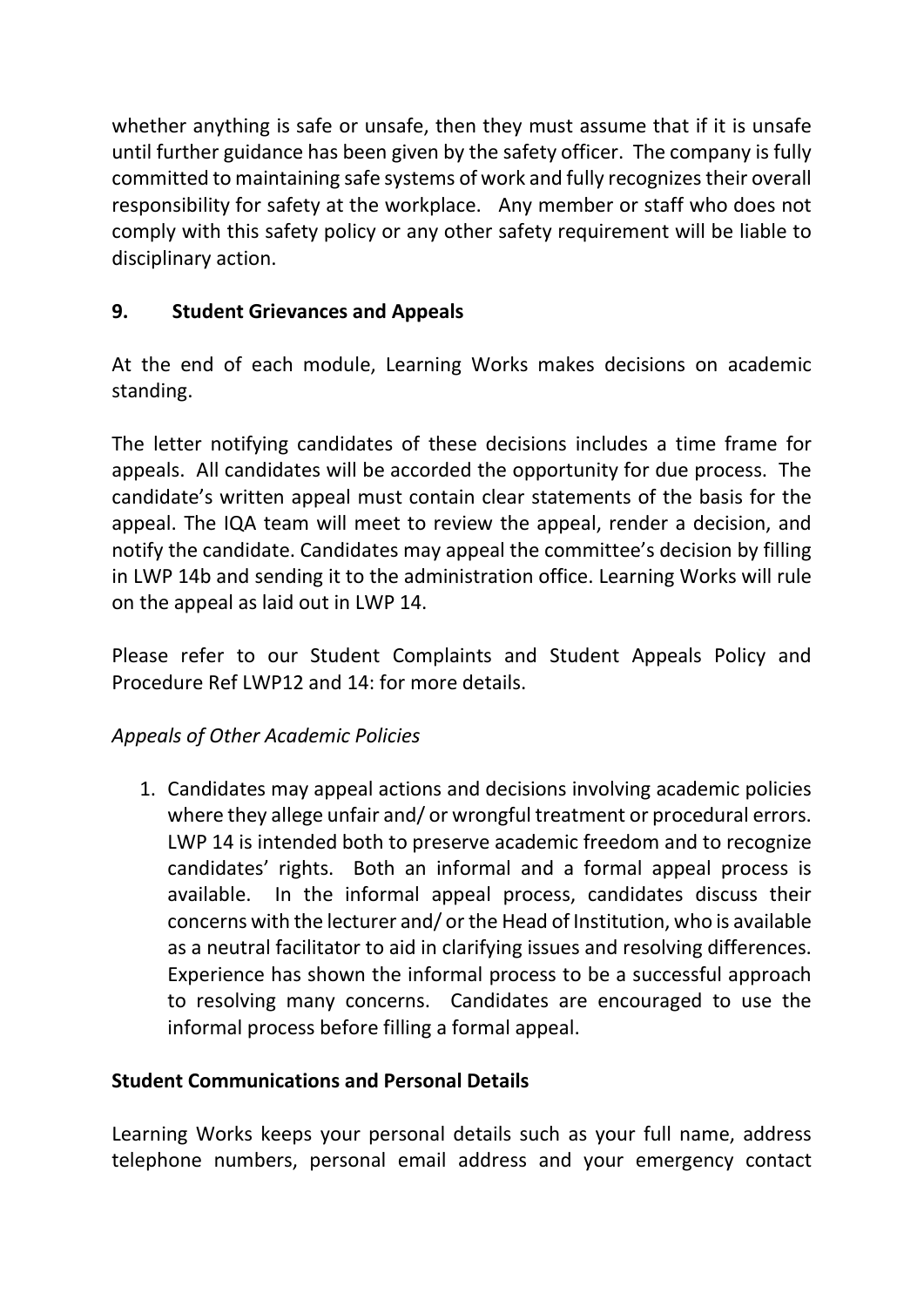details. It is important to keep your details up to date as this will help you to receive information about your studies and also ensure that official documents are provided to you with the correct name details.

 Records management is regulated through policy ref LWP07: Records Management and Archiving Policy and in accordance with LWP06: Data Protection Policy.

#### Library

Learning Works provides you with access to an online library to assist you in your studies. Students enrolled in courses from level MQF 5 upwards can access a library service called Perlego on their own device. On enrolment we provide students with the credentials to access this service. Using it effectively contributes directly to your success.

Students at all levels can also make use of our library situated in the Common Room within our Hub.

The library provides you with:

- access to a range of specialist digital and print information resources for your subject;
- wireless networking for your own device;
- individual and group study space.

### Mitigating Circumstances

Learning Works considers a mitigating circumstance to be an evident serious or significant event which affects a learner's physical or mental health or personal life which is beyond the learner's control. The events are sufficiently serious in nature to result in the student being unable to attend, complete, or submit an assessment on time.

If you submit or attend an assessment on time, you cannot then request mitigating circumstances on the basis that your standard of performance in the assessment may have been affected unless you submit evidence that your judgement was affected in reaching the decision on whether to attend or submit.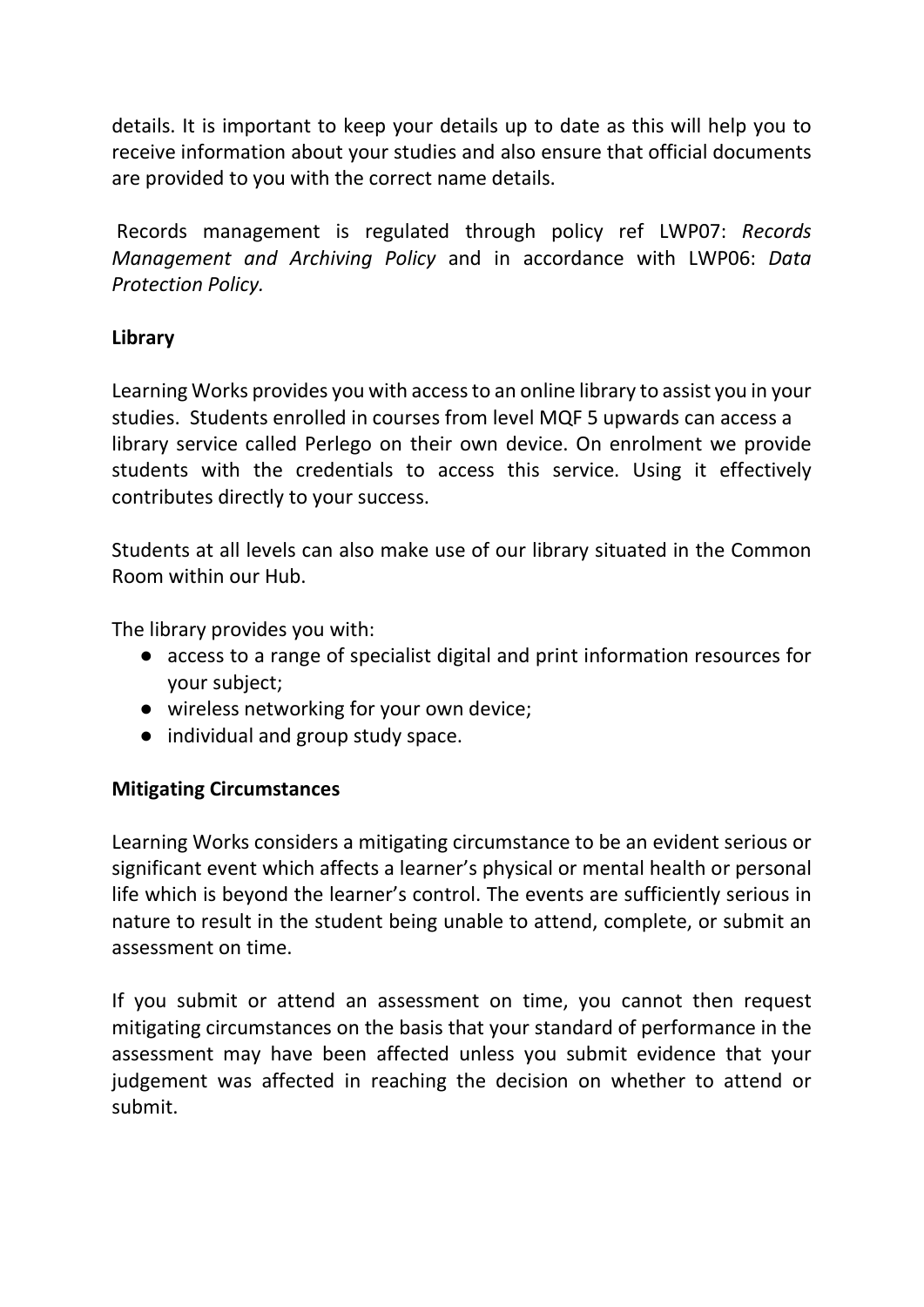When claiming a mitigating circumstance, you would need to supply supporting documentation such as a medical certificate as soon as possible but not later than seven consecutive days from making a claim.

For more details, please refer to Mitigation Policy ref: LWP09

#### Our Virtual Learning Environment – Moodle

At Learning Works, we use a Virtual Learning Environment (VLE) called Moodle It is a modern and comprehensive platform for managing the learning process and for managing courses. It provides tools for creating the complete learning cycle from content creation to the final assessment and certification. It is a system that provides our learners with a very positive learning experience by making sure that their training is well-organised, that our communication with them is well structured and efficient and that the learning materials and information they need is accessible at the touch of a button.

Students are expected to access Moodle to upload assignments, download notes and presentations and view marks and comments by the lecturers. Moodle should also be used to access Zoom to join a lecture.

#### Marking system

Students are required to achieve a 50% pass mark in all modules. The following marking criteria are followed:

| Fail -                        | 0% - 49% (Fail) |                      |
|-------------------------------|-----------------|----------------------|
| Pass-                         |                 | $50\% - 64\%$ (Pass) |
| Pass with Merit -             |                 | $65\% - 84\%$ (Pass) |
| <b>Pass with Distinction-</b> |                 | 85% - 100% (Pass)    |

Students are offered the possibility of re-submitting work if a Fail is obtained. If a student does not pass on the first submission, the student is allowed another chance to resubmit work however, in such cases only a maximum of 50 marks can be achieved. In such cases, the students concerned will be contacted by the administration and offered the necessary guidance and support.

Assessment criteria are those listed in the approved application form.